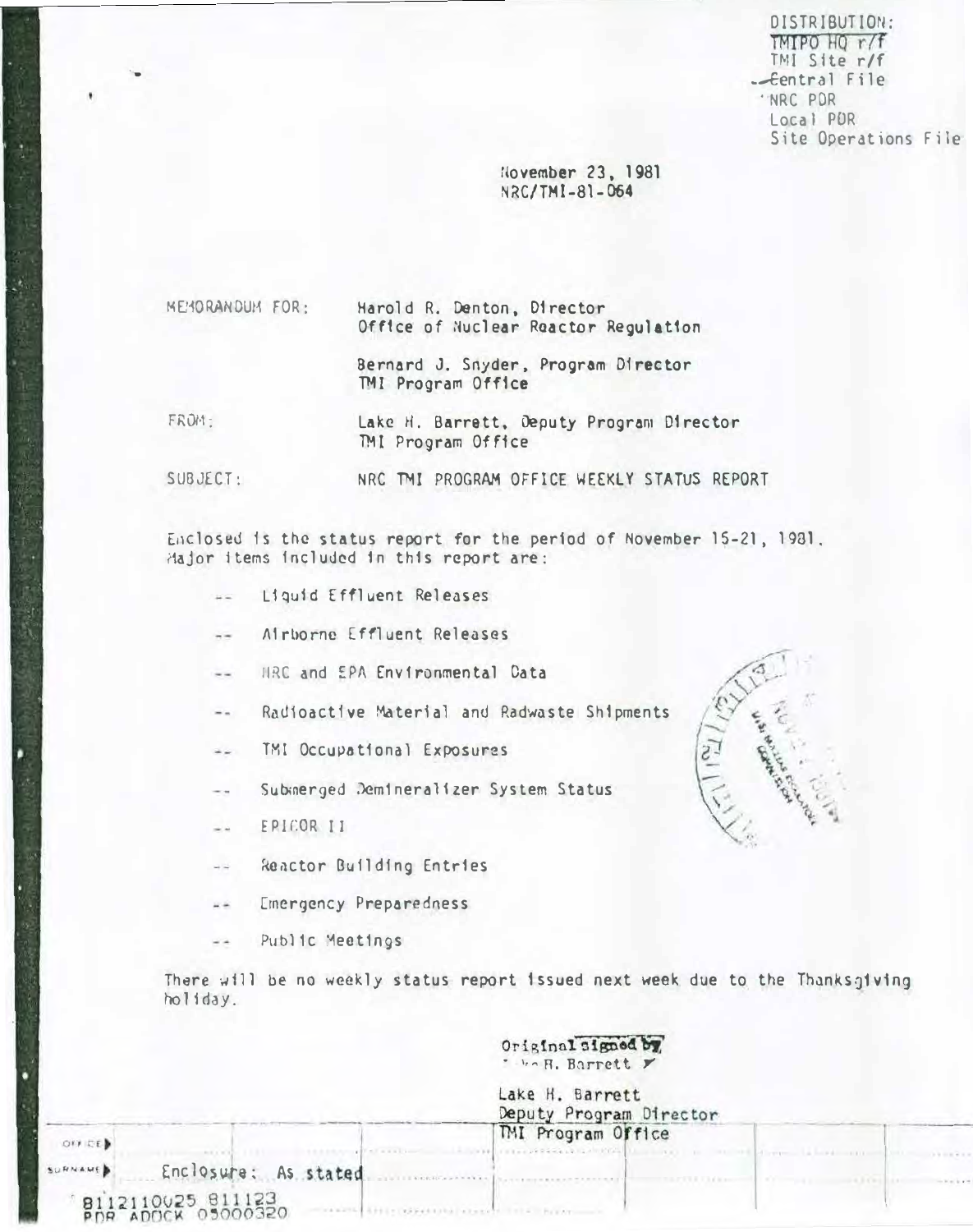November 23, 1981

Harold R. Danton Bernard J. Snyder

cc w/encl: EDO **DGC** Office Directors Commoissioner's Technical Assistants NRR Division Directors HRR A/D'S Regional Directors IE Division Directors TAS EIS TMI Program Office Staff (15) PHS EPA DOE Projects Br. #2 Chief, DRPI, RI ORPI Chief, RI Public Affairs, RI<br>State Liaison, RI

 $-2-$ 

| TMIPO (LI                | MIPO   | TMIPO     | TMIPO   |                   |             |
|--------------------------|--------|-----------|---------|-------------------|-------------|
| waysurp GKalman/jes      | RConte | MShanbaky | AFasano | TMLAD<br>Ruellamy | THIPO       |
| $n \rightarrow 11/17/81$ |        | 177/7     |         | 72111             | $1.1 - 2.1$ |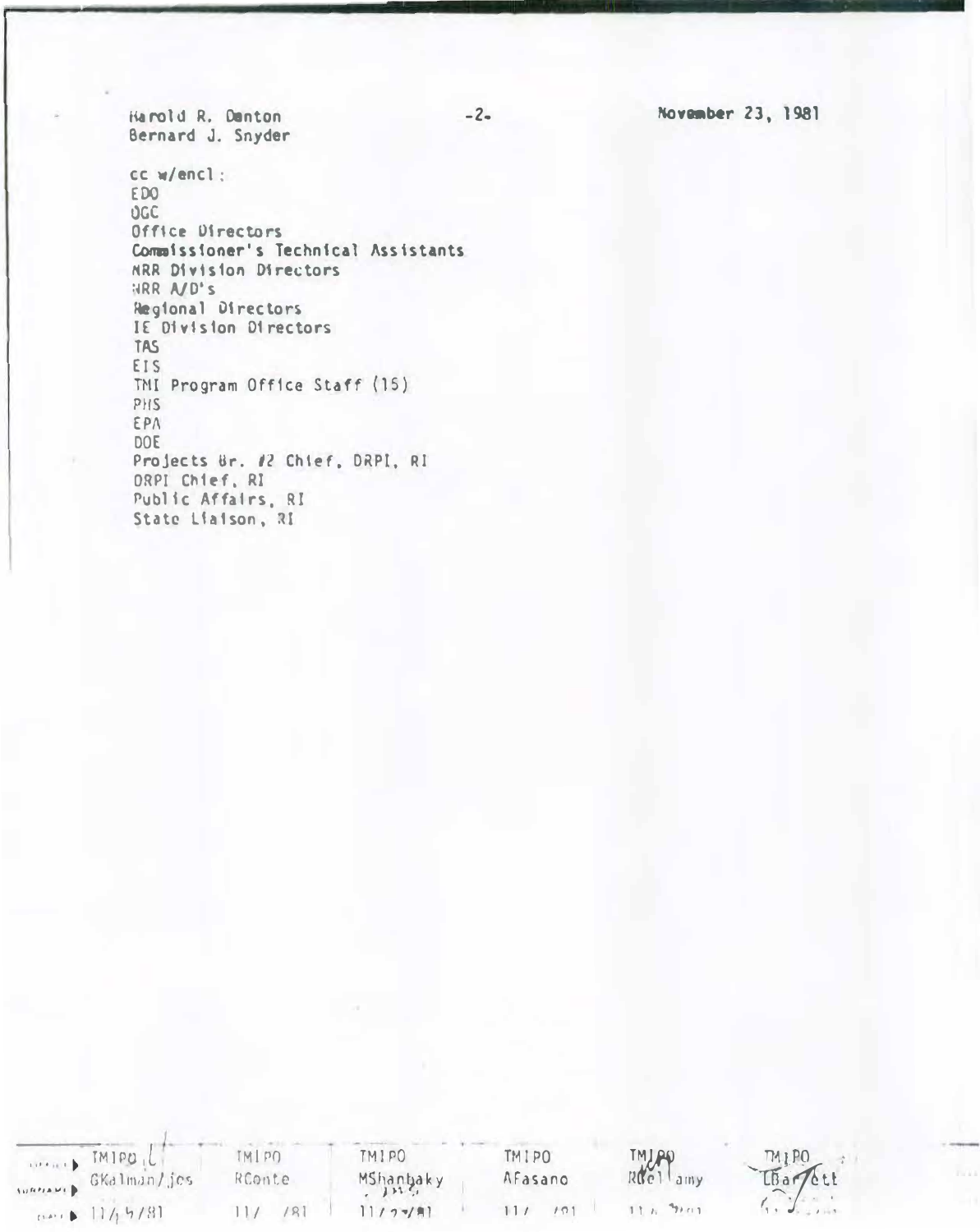### NRC TMI PROGRAM OFFICE WEEKLY STATUS REPORT

Week of November 15-21, 1981

#### Plant Status

Core Cooling Mode: Heat transfer from the reactor coolant system (RCS) loops to reactor building ambient. Available Core Cooling Modes: Decay heat removal systems. Long term cooling "B" (once through steam generator-B). RCS Pressure Control Mode: Standby pressure control (SPC) system. Backup Pressure Control Modes: Mini decay heat removal (MDHR) system. Decay heat removal (DHR) system. Major Parameters (as of 0500, November 20, 1981) (approximate values) Average Incore Therinocouples: 112°F Maximum lncore Thermocouple: l40°f

RCS Loop Temperatures: (A cycle of natural circulation occurred in the ''B" loop on 11/18/81)

| Ho: Leg      | 106°F | 108°F |
|--------------|-------|-------|
| Cold Leg (1) | 68°F  | 78°F  |
| (2)          | 68°F  | 76 °F |

RCS Pressure: 96 psig

Reactor Building: Temperature: Water level: Pressure: Concentration: less than 6 x 10<sup>-8</sup> uCi/cc Kr-85 64 °t Elevation 287.8 ft. (5. 3 ft. from floor) via penetration 401 manometer -0.15 psig (Sample taken 11/17/81)

Effluent and Environmental (Radiological) Information

1. Liquid effluents from the TMI site released to the Susquehanna River after processing, were made within the regulatory limits and in accordance with NRC requirements and City of Lancaster Agreement dated February 27, 1980.

During the period November 13, 1981, through November 19, 1981, the effluents contained no detectable radioactivity at the discharge point and individual effluent sources which originated within Unit 2 contained no detectable radioactivity.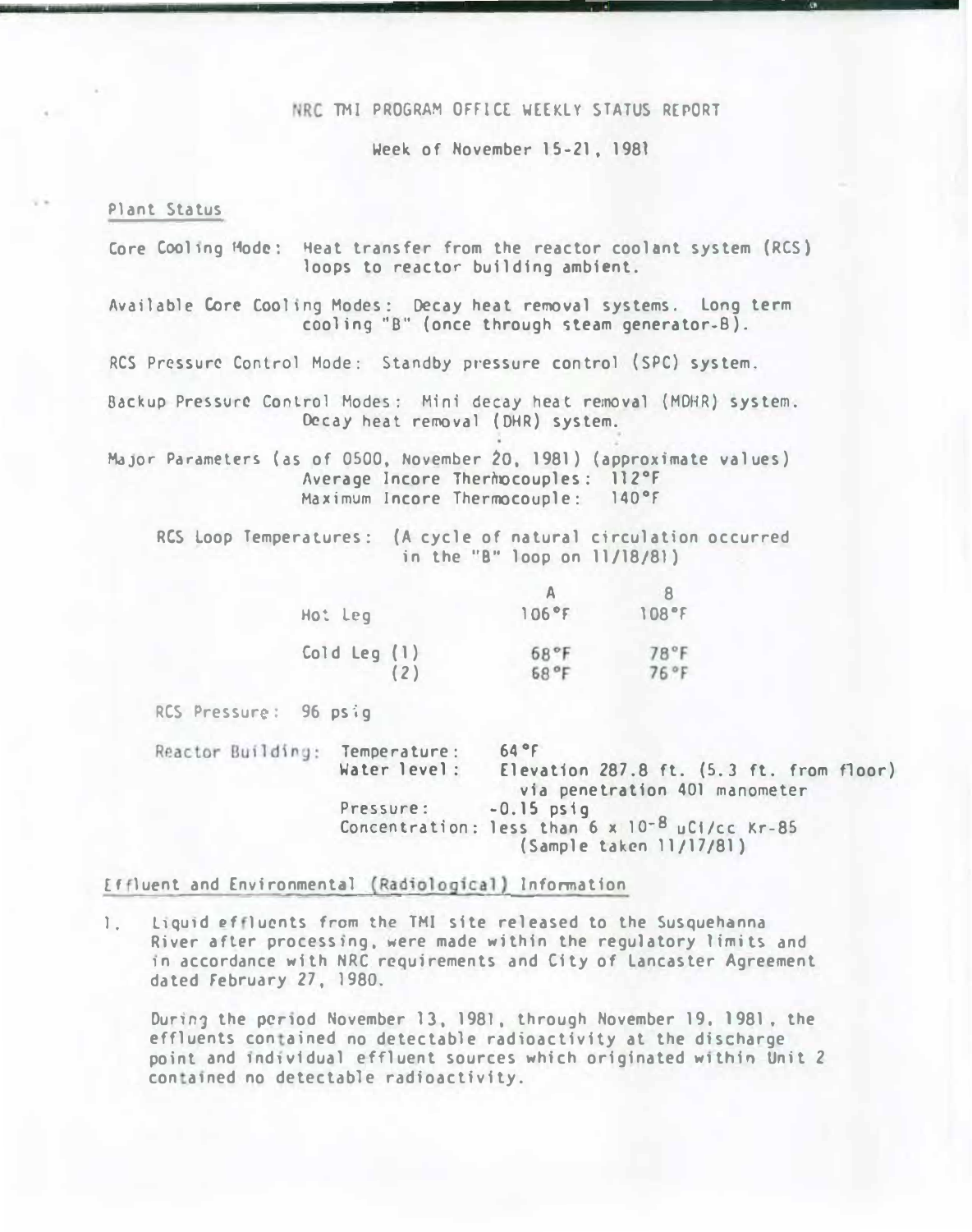Airborne Effluents. Airborne effluents released to the environment  $2.$ were within the requlatory limits and in accordance with NRC requirements.

The licensee reported the following gaseous releases:

|                                       | August                        | September           | October                       |  |
|---------------------------------------|-------------------------------|---------------------|-------------------------------|--|
| Noble Gases (Ci)<br>Particulates (Ci) | 94.3<br>$9.29 \times 10^{-7}$ | 53.1<br>$2.49x10-6$ | 14.8<br>$1.84 \times 10^{-6}$ |  |
| Tritium (Ci)                          | 2.52                          | 0, 815              | 3.26                          |  |

The above releases represent a small fraction of the allowable regulatory limits. These quantities are consistent with previous releases associated with routine operations.

The downward trend in noble gas releases can be attributed to recent refinements in evaluating monitoring instrument output data. Based upon an Environmental Protection Agency (EPA) analysis of a vent sample and comparison with HPR-219A readings during the month of August, it was concluded that the HPR-219A gas channel was indicating larger than actual noble gas releases due to low level instrument noise and temperature effects.

- $3<sub>1</sub>$ Environmental Protection Agency (EPA) Environmental Data. Results from EPA monitoring of the environment around the TMI site were as  $follows:$ 
	- The EPA measured Kr-85 concentrations ( $pCi/m<sup>3</sup>$ ) at several environmental monitoring stations and reporte the following  $results:$

| Location           | Godther 23 - Novem! 6, 1981 |
|--------------------|-----------------------------|
| Goldsbaro          |                             |
| Observation Center |                             |
| Middletown         | 30                          |
| Yorkhaven          |                             |

All of the above levels of Kr-85 are considered to be background  $levels.$ 

No radiation above normally occurring background levels was detected in any of the samples collected from the EPA's air and gamma rate networks during the period from November 13, 1981, through November 19, 1981.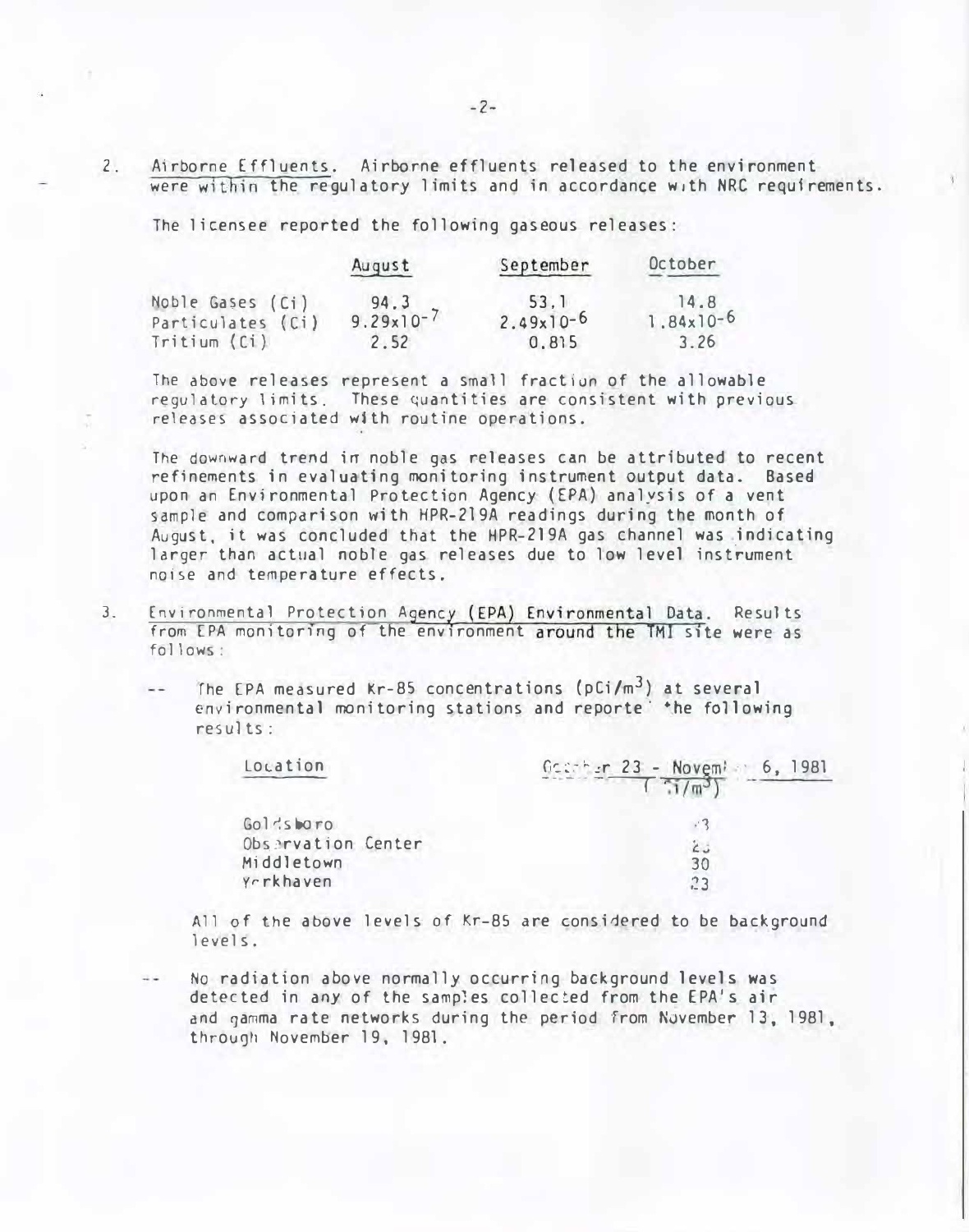- 4. NRC Environmental Data. Results from NRC monitoring of the environment around the TMl site were as follows:
	- The following are the NRC air sample analytical results for the onsite continuous air sample,·:

| Sample   | Period |  |  |  | $[-13]$ $[5-13]$<br>$(uCi/cc)$ $(uCi/cc)$                 |  |
|----------|--------|--|--|--|-----------------------------------------------------------|--|
| $HP-294$ |        |  |  |  | November 12, 1981 - November 18, 1981 <9.7 E-14 <9.7 E-14 |  |

- 5. Licensee Oadioactive Material and Radwaste Shipments.
	- On Monday, November 16, 1981, one Unit 1 solidified powdex resin liner (precoat in HN-600 liner number 28) was shipped to Chem Nuclear System Inc., Barnwell, South Carolina.
	- On Monday, November 16, 1981, one Unit 1 solidified powdex re�in liner (precoat in HN-600 liner number 29) was shipped to Chem Nuclear Systems Inc., Barnwell, South Carolina.
	- On Friday, Nove�ber 20, 1981, seven Unit 2 SOS (Submerged Oemincralizer System) liquid samples. each 60 ml., were shipped to Oak Ridge National Laboratory, Oak Ridge, Tennessee.
- 6. TMI Occupational Exposure. Licensec TLD (Thermoluminescent Dosimeter) records indicate the following Unit 2 total occupational radiation exposure for 1981 :

October 1981 11 man-rem

Total 1981 (January-October) 110 man-rem

#### Major Activities

ļ

- l. Submerged Demineralizer System (SDS). Processing of batch number 10 was completed on November 19, 1981. During November 20-21. 1981, approximately 40.000 gallons of reattor building sump water were transferred to the SDS feed tanks in the fuel handling building. This transfer brings the amount of water transferred from the reactor building sump to a total of approximately 295,000 gallons. Processing of batch number 11 commenrid on November 22, 1981. As of November 20, 1981. approximately 255,000 gallons of reactor building sump water had been processed. SDS performance parameters for batch 10 are attached.
- 2. fPICOR 11. Processing of SDS effluent through the EPICOR II system continued this week. As of November 20, 1981, approximately 245,000 gallons of reactor building sump water had been polished. Recent performance parameters for EPICOR II are attached.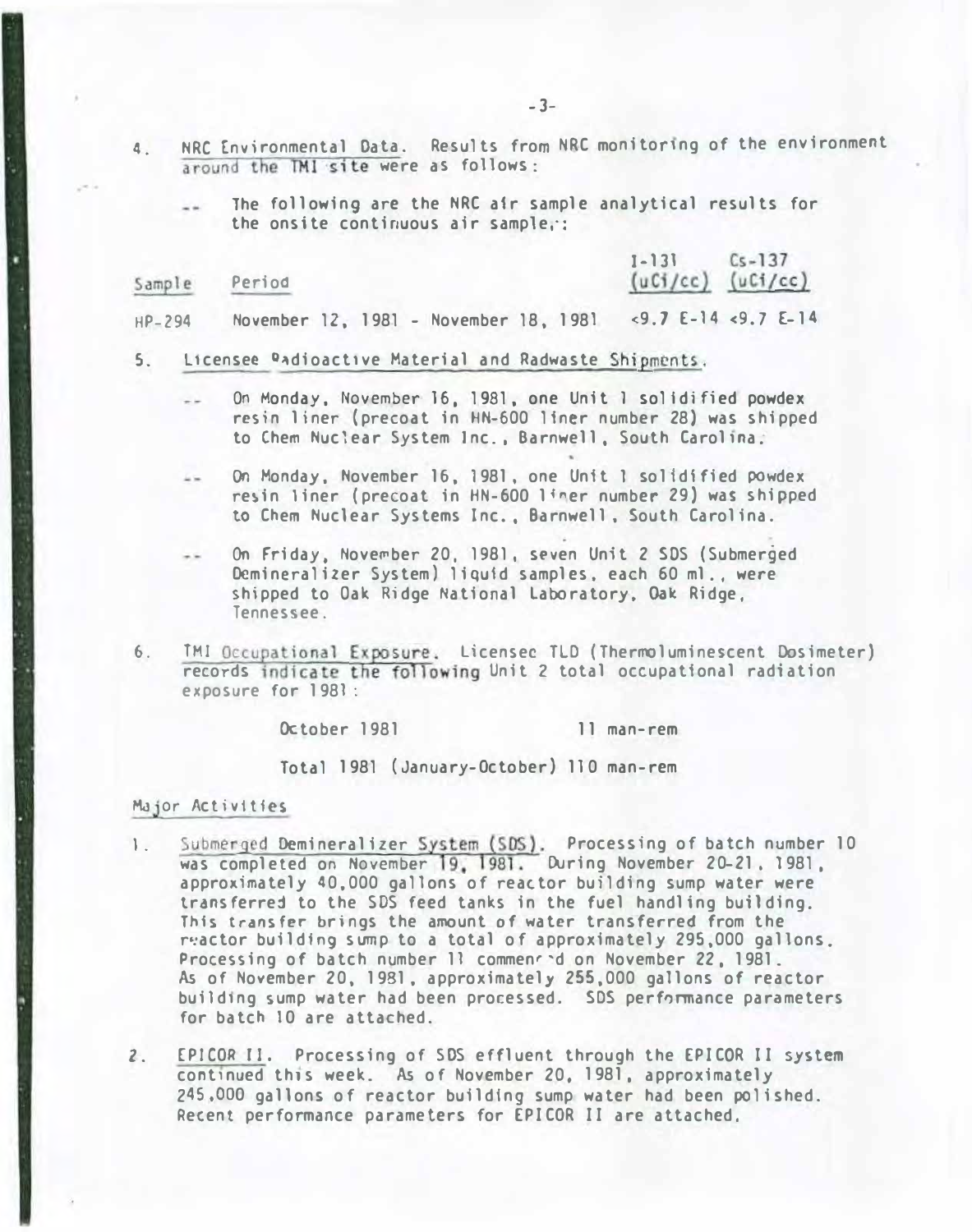3. Reactor Building Entries. Reactor building (RB) entries 21 and 22 were completed on November 17 and 20, 1981. These entries are part of an accelerated program during which large scale decontamination experiments will be conducted. Tasks during the entries were performed in preparation for the gross decontamination experiment. Specific tasks accomplished during the two entries were: (1) work commenced on the POlar crane to obtain a de�ailed assessment of damage. and to evaluate repair requirements; (2) extensive still  $\mathfrak{p}$ .otography documentation of areas on the 305 ft. elevation and the 347 ft. elevation. (3) testing of video equipment to be useo for video tape documentation of the reactor building; and (4) placement of a battery powered high reach platform in containment for use during the deconiumination test.

**THE R** 

Work on the polar crane was terminated earlier than planned when one of the wor�crs inspecting the polar crane reported that he felt hot and stated that he desired to exit the RB. The entire four man polar crane team was ordered to leave the RB by personnel controlling the �ntry from a command center outside the RB. During the descent from the crane, tne individual who reported the apparent heat problem stopped on a plat fonn and loosened his fu11 face respirator. The man appeared exhausted and immobile to personnel in the commani center who were monitoring the descent on closed circuit television. A back-up worker was sent into the RB to assist. The full face respirator and some protective clothing were removed from the exhausted individual and he was assisted down from the platform and out of the RB. The man was examined by doctors on site and was released. The individual had small areas of hair anJ skin contamination which were decontaminated prior to release. A whole body radionuclide count 1ndic; d approximately 50 nanocuries of activity. This amount of activit, is insignificant from personal health concerns, but is higher than the natural radioactivity in the human body. The occurrence is being evaluated by the NRC staff .

The RB entry scheduled for the week of November 23, 1981, has been cancelled. The next entry is tentatively scheduled for December 3, 1981.

4. Emergency Preparednes On December 2 and 10, 1981, the 1 tcensee plans to conduct a "dres rehearsal" drill and annual exercise. respectively, to test the implementation of the TMI-2 Emergency  $\Gamma$  an.

Work-up drills were conducted in the past three months in preparation for these exercises. The NRC on-site staff plans to participate in both d�ills.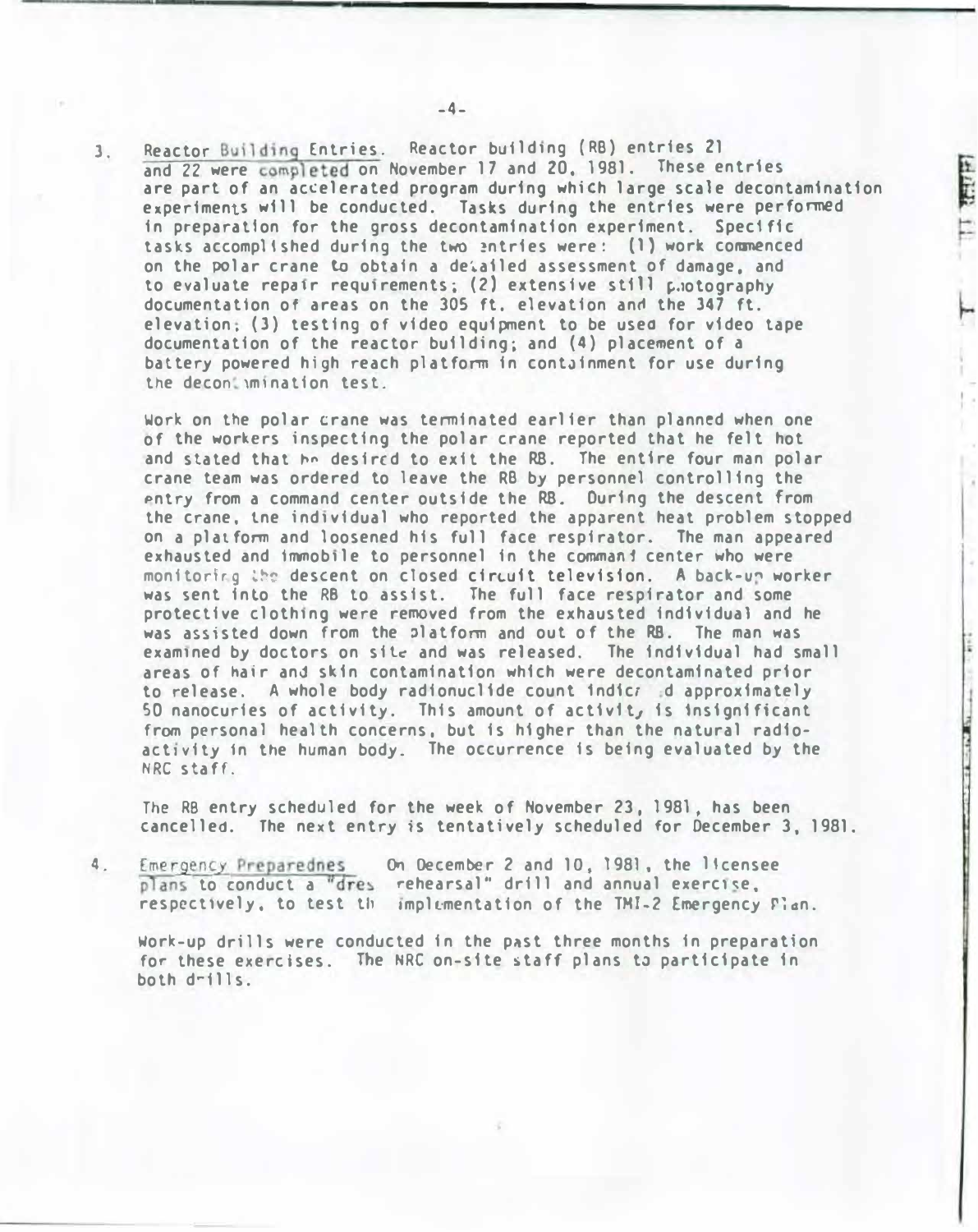#### Meetings Held

l. The NRC's Advisory Panel for the Decontamination of TMI Unit 2 met on November 16, 1981, in Lebanon. The major topic of discussion was the financial problems that are hindering the pace of the cleanup of Unit 2. The panel heard *iarious* groups expressing their opinions on cost sharing approaches and the restart of TMI Unit 1 reactor. The panel decided to obtain and discuss additional economic fnfnrmatfon during future meetings before tak1ng a position on any of the various proposed resolutions to the financial problem.

The panel unanimously passed a resolution uncoupling the restart of Un1t 1 from future Unit 2 financial discussions by stating that "the restart of Unit 1 should be based solely on health, safety and technological considerations and not on economic considerations of the cleanup of Unit 2". The panel also authorized Chairman Minnich to send a letter to the NRC Commissioners urging them to further emphasize the safety significance of continued cleanup delays to conv1nce national groups, e.g. Congress. that the THY financial problem fs not only a local issue, but is also one of national importance requiring prompt resolution.

The next meeting is scheduled to be held on December 10, 1981. from 7:00 to 10:00 PM in Lancaster, 208 North Duke Street. Additional meetings are scheduled for January 13, and January 28, 1982, at the Ho� fday Inn in Harrisburg.

2. On Thursday, November 19, 1981, Lake Barrett met with a group of area mothers to discuss the forthcoming reactor building decontamination experiment, the status and plans to ship fPICOR II prefllters, reactor vessel imbrittlement, inadequate core cooling instrumentation, and operator licensing examinations. They expressed tncir opinion that Unit 1 should not be restarted prior to the cornpletion of the Unit 2 cleanup.